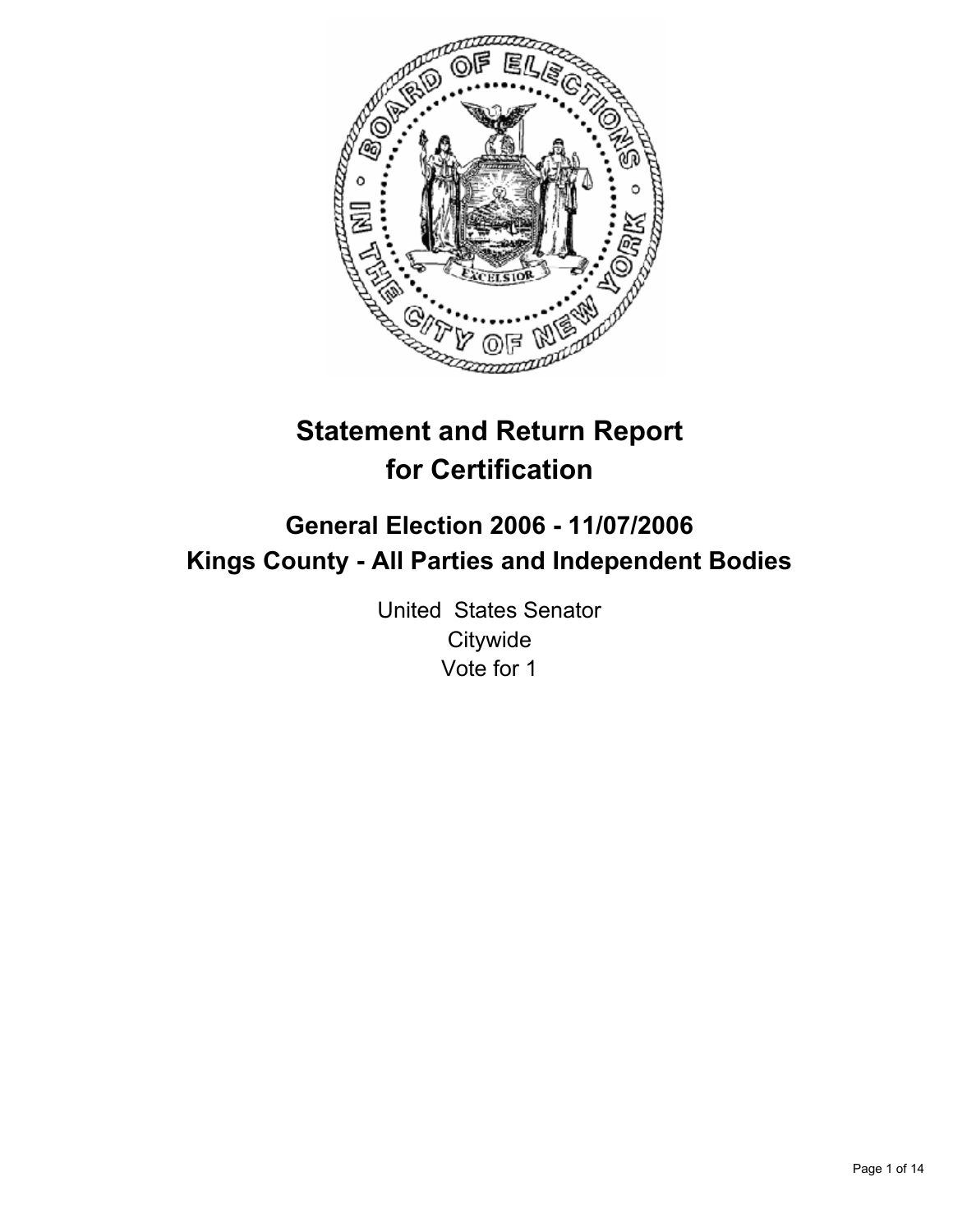

| PUBLIC COUNTER                            | 18,135      |
|-------------------------------------------|-------------|
| <b>EMERGENCY</b>                          | 32          |
| ABSENTEE/MILITARY                         | 146         |
| <b>FEDERAL</b>                            | 34          |
| <b>AFFIDAVIT</b>                          | 320         |
| <b>Total Ballots</b>                      | 18,667      |
| JOHN SPENCER (REPUBLICAN)                 | 545         |
| HILLARY RODHAM CLINTON (DEMOCRATIC)       | 16,005      |
| HILLARY RODHAM CLINTON (INDEPENDENCE)     | 498         |
| JOHN SPENCER (CONSERVATIVE)               | 122         |
| HILLARY RODHAM CLINTON (WORKING FAMILIES) | 775         |
| HOWIE HAWKINS (GREEN)                     | 42          |
| JEFFREY T RUSSELL (LIBERTARIAN)           | 18          |
| ROGER CALERO (SOCIALIST WORKERS)          | 11          |
| WILLIAM VAN AUKEN (SOCIALIST EQUALITY)    | $\mathsf 3$ |
| CHARLES BARRON (WRITE-IN)                 | 1           |
| OLLIE MCLEAN (WRITE-IN)                   |             |
| <b>Total Votes</b>                        | 18,021      |
| Unrecorded                                | 646         |

| <b>PUBLIC COUNTER</b>                     | 20,300 |
|-------------------------------------------|--------|
| <b>EMERGENCY</b>                          | 193    |
| ABSENTEE/MILITARY                         | 366    |
| <b>FEDERAL</b>                            | 78     |
| <b>AFFIDAVIT</b>                          | 235    |
| <b>Total Ballots</b>                      | 21,172 |
| JOHN SPENCER (REPUBLICAN)                 | 3,247  |
| HILLARY RODHAM CLINTON (DEMOCRATIC)       | 15,019 |
| HILLARY RODHAM CLINTON (INDEPENDENCE)     | 467    |
| JOHN SPENCER (CONSERVATIVE)               | 422    |
| HILLARY RODHAM CLINTON (WORKING FAMILIES) | 745    |
| HOWIE HAWKINS (GREEN)                     | 137    |
| JEFFREY T RUSSELL (LIBERTARIAN)           | 49     |
| ROGER CALERO (SOCIALIST WORKERS)          | 19     |
| WILLIAM VAN AUKEN (SOCIALIST EQUALITY)    | 11     |
| BERNARD HAVERN (WRITE-IN)                 | 1      |
| CHARLES BARRON (WRITE-IN)                 | 1      |
| DANIEL PATRICK MOYNHAN (WRITE-IN)         | 1      |
| HOLLY TANAR (WRITE-IN)                    | 1      |
| JONATHAN TASINI (WRITE-IN)                | 1      |
| KURE VONNEGUL (WRITE-IN)                  | 1      |
| <b>Total Votes</b>                        | 20,122 |
| Unrecorded                                | 1,050  |
|                                           |        |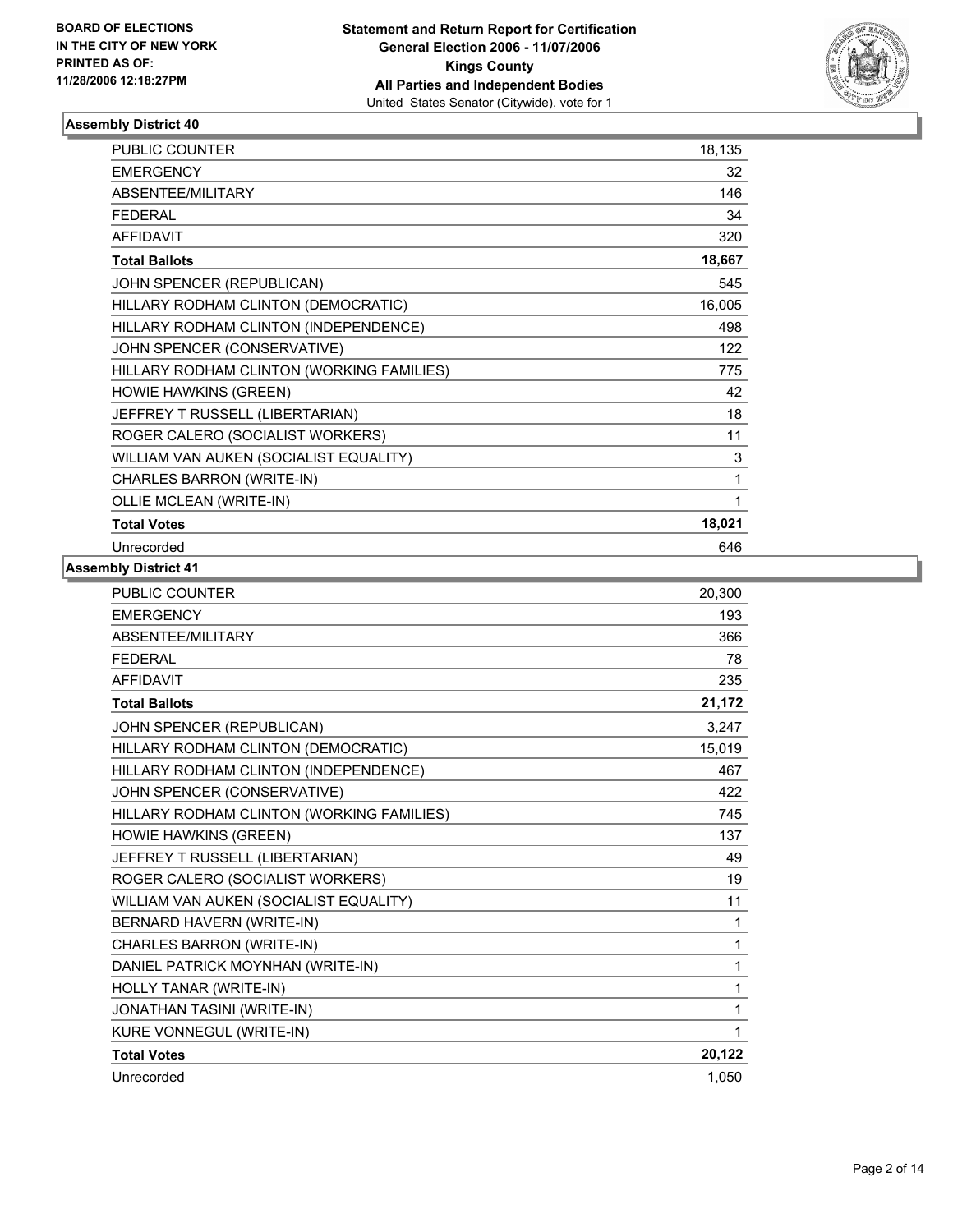

| <b>PUBLIC COUNTER</b>                     | 15,674          |
|-------------------------------------------|-----------------|
| <b>EMERGENCY</b>                          | 254             |
| ABSENTEE/MILITARY                         | 239             |
| <b>FEDERAL</b>                            | 62              |
| <b>AFFIDAVIT</b>                          | 299             |
| <b>Total Ballots</b>                      | 16,528          |
| JOHN SPENCER (REPUBLICAN)                 | 1,185           |
| HILLARY RODHAM CLINTON (DEMOCRATIC)       | 12,955          |
| HILLARY RODHAM CLINTON (INDEPENDENCE)     | 444             |
| JOHN SPENCER (CONSERVATIVE)               | 192             |
| HILLARY RODHAM CLINTON (WORKING FAMILIES) | 928             |
| HOWIE HAWKINS (GREEN)                     | 148             |
| JEFFREY T RUSSELL (LIBERTARIAN)           | 23              |
| ROGER CALERO (SOCIALIST WORKERS)          | 29              |
| WILLIAM VAN AUKEN (SOCIALIST EQUALITY)    | 12 <sub>2</sub> |
| DANIELLE MORGAN FENG (WRITE-IN)           | 1               |
| JONATHAN TASINI (WRITE-IN)                |                 |
| WILLIAM J CLINTON (WRITE-IN)              | 1               |
| WILLIAM ZITZELSBERGER (WRITE-IN)          | 1               |
| <b>Total Votes</b>                        | 15,920          |
| Unrecorded                                | 608             |

| PUBLIC COUNTER                            | 18,188 |
|-------------------------------------------|--------|
| <b>EMERGENCY</b>                          | 40     |
| ABSENTEE/MILITARY                         | 330    |
| <b>FEDERAL</b>                            | 45     |
| <b>AFFIDAVIT</b>                          | 294    |
| <b>Total Ballots</b>                      | 18,897 |
| JOHN SPENCER (REPUBLICAN)                 | 899    |
| HILLARY RODHAM CLINTON (DEMOCRATIC)       | 15,445 |
| HILLARY RODHAM CLINTON (INDEPENDENCE)     | 479    |
| JOHN SPENCER (CONSERVATIVE)               | 172    |
| HILLARY RODHAM CLINTON (WORKING FAMILIES) | 1,050  |
| <b>HOWIE HAWKINS (GREEN)</b>              | 117    |
| JEFFREY T RUSSELL (LIBERTARIAN)           | 17     |
| ROGER CALERO (SOCIALIST WORKERS)          | 31     |
| WILLIAM VAN AUKEN (SOCIALIST EQUALITY)    | 5      |
| JONATHAN TASINI (WRITE-IN)                | 1      |
| <b>Total Votes</b>                        | 18,216 |
| Unrecorded                                | 681    |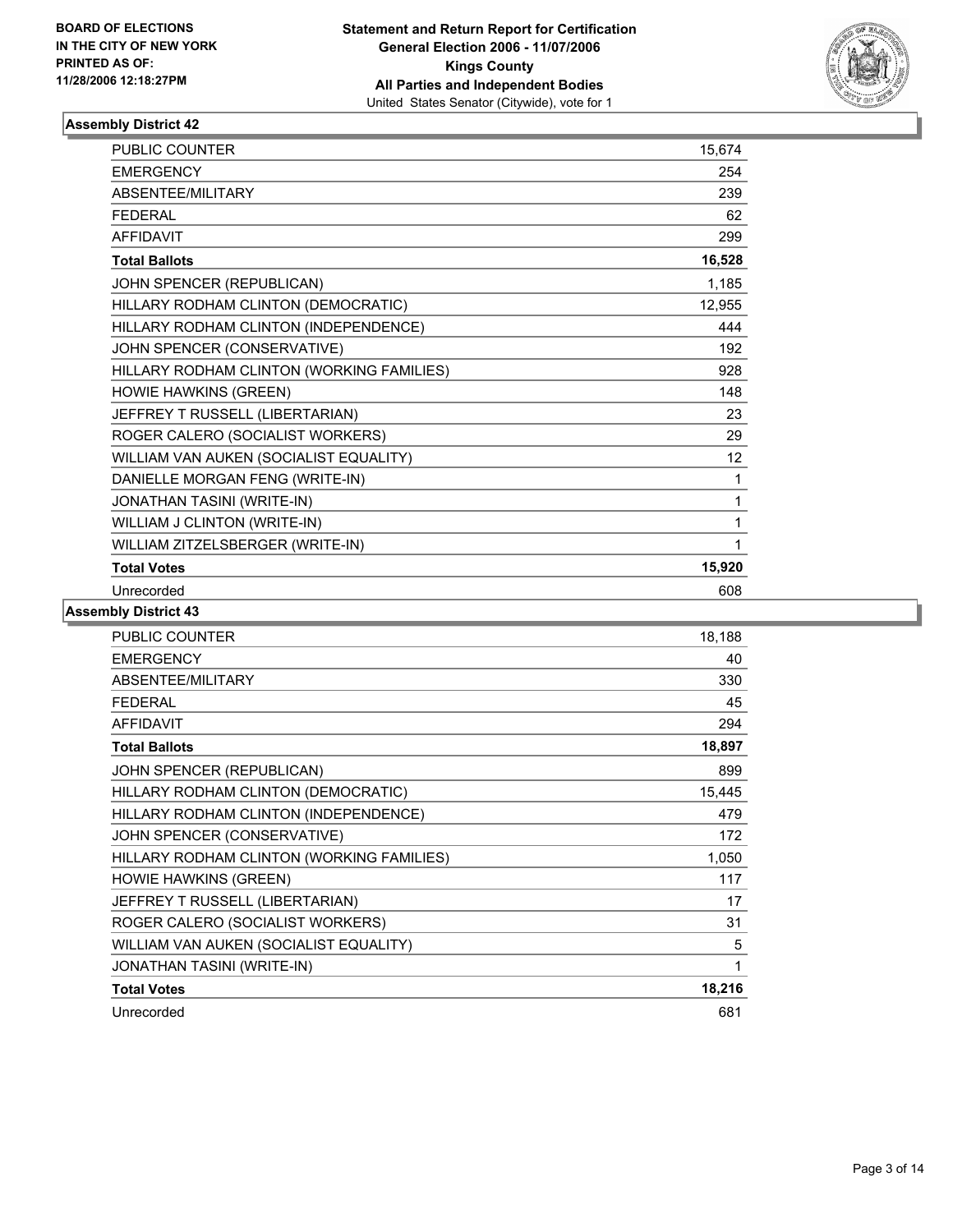

| PUBLIC COUNTER                            | 21,218 |
|-------------------------------------------|--------|
| <b>EMERGENCY</b>                          | 101    |
| ABSENTEE/MILITARY                         | 451    |
| <b>FEDERAL</b>                            | 143    |
| <b>AFFIDAVIT</b>                          | 517    |
| <b>Total Ballots</b>                      | 22,430 |
| JOHN SPENCER (REPUBLICAN)                 | 2,937  |
| HILLARY RODHAM CLINTON (DEMOCRATIC)       | 13,397 |
| HILLARY RODHAM CLINTON (INDEPENDENCE)     | 479    |
| JOHN SPENCER (CONSERVATIVE)               | 417    |
| HILLARY RODHAM CLINTON (WORKING FAMILIES) | 3,078  |
| <b>HOWIE HAWKINS (GREEN)</b>              | 853    |
| JEFFREY T RUSSELL (LIBERTARIAN)           | 87     |
| ROGER CALERO (SOCIALIST WORKERS)          | 77     |
| WILLIAM VAN AUKEN (SOCIALIST EQUALITY)    | 17     |
| DAVID YASKY (WRITE-IN)                    | 1      |
| JONATHAN TASINI (WRITE-IN)                |        |
| THOMAS WEISS (WRITE-IN)                   |        |
| <b>Total Votes</b>                        | 21,345 |
| Unrecorded                                | 1,085  |

| <b>PUBLIC COUNTER</b>                     | 14,026 |
|-------------------------------------------|--------|
| <b>EMERGENCY</b>                          | 97     |
| ABSENTEE/MILITARY                         | 399    |
| <b>FEDERAL</b>                            | 86     |
| <b>AFFIDAVIT</b>                          | 144    |
| <b>Total Ballots</b>                      | 14,752 |
| JOHN SPENCER (REPUBLICAN)                 | 4,120  |
| HILLARY RODHAM CLINTON (DEMOCRATIC)       | 8,368  |
| HILLARY RODHAM CLINTON (INDEPENDENCE)     | 259    |
| JOHN SPENCER (CONSERVATIVE)               | 461    |
| HILLARY RODHAM CLINTON (WORKING FAMILIES) | 353    |
| <b>HOWIE HAWKINS (GREEN)</b>              | 141    |
| JEFFREY T RUSSELL (LIBERTARIAN)           | 53     |
| ROGER CALERO (SOCIALIST WORKERS)          | 19     |
| WILLIAM VAN AUKEN (SOCIALIST EQUALITY)    | 9      |
| ALLEN S POPPE (WRITE-IN)                  | 1      |
| <b>Total Votes</b>                        | 13,784 |
| Unrecorded                                | 968    |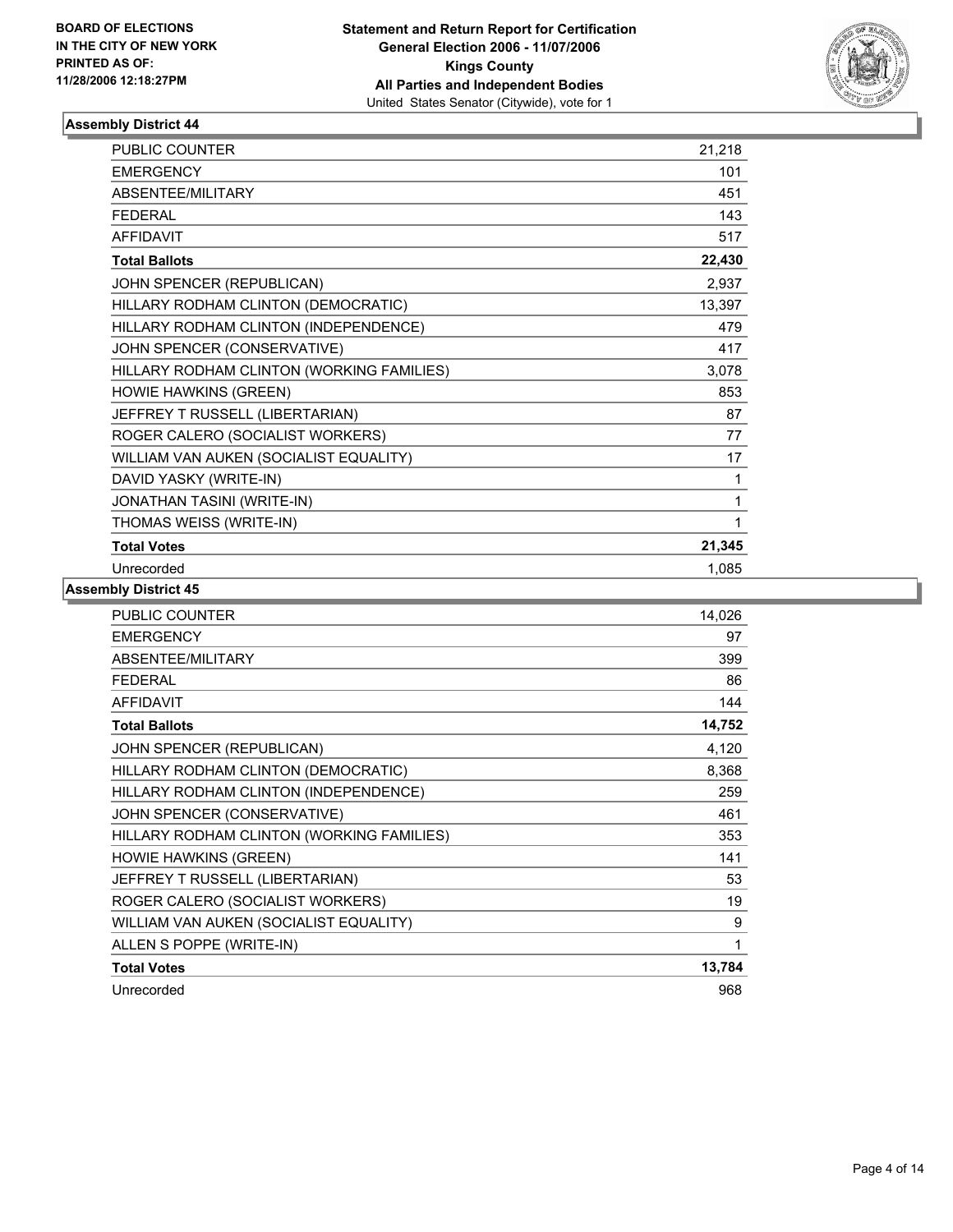

| PUBLIC COUNTER                            | 18,658 |
|-------------------------------------------|--------|
| <b>EMERGENCY</b>                          | 0      |
| <b>ABSENTEE/MILITARY</b>                  | 527    |
| <b>FEDERAL</b>                            | 61     |
| <b>AFFIDAVIT</b>                          | 291    |
| <b>Total Ballots</b>                      | 19,537 |
| JOHN SPENCER (REPUBLICAN)                 | 3,919  |
| HILLARY RODHAM CLINTON (DEMOCRATIC)       | 12,360 |
| HILLARY RODHAM CLINTON (INDEPENDENCE)     | 463    |
| JOHN SPENCER (CONSERVATIVE)               | 459    |
| HILLARY RODHAM CLINTON (WORKING FAMILIES) | 608    |
| <b>HOWIE HAWKINS (GREEN)</b>              | 184    |
| JEFFREY T RUSSELL (LIBERTARIAN)           | 54     |
| ROGER CALERO (SOCIALIST WORKERS)          | 27     |
| WILLIAM VAN AUKEN (SOCIALIST EQUALITY)    | 7      |
| <b>Total Votes</b>                        | 18,081 |
| Unrecorded                                | 1,456  |

| PUBLIC COUNTER                            | 12,767         |
|-------------------------------------------|----------------|
| <b>EMERGENCY</b>                          | 5              |
| ABSENTEE/MILITARY                         | 380            |
| <b>FEDERAL</b>                            | 54             |
| <b>AFFIDAVIT</b>                          | 171            |
| <b>Total Ballots</b>                      | 13,377         |
| JOHN SPENCER (REPUBLICAN)                 | 3,119          |
| HILLARY RODHAM CLINTON (DEMOCRATIC)       | 8,098          |
| HILLARY RODHAM CLINTON (INDEPENDENCE)     | 264            |
| JOHN SPENCER (CONSERVATIVE)               | 300            |
| HILLARY RODHAM CLINTON (WORKING FAMILIES) | 329            |
| <b>HOWIE HAWKINS (GREEN)</b>              | 92             |
| JEFFREY T RUSSELL (LIBERTARIAN)           | 36             |
| ROGER CALERO (SOCIALIST WORKERS)          | 23             |
| WILLIAM VAN AUKEN (SOCIALIST EQUALITY)    | $\overline{2}$ |
| <b>Total Votes</b>                        | 12,263         |
| Unrecorded                                | 1,114          |
|                                           |                |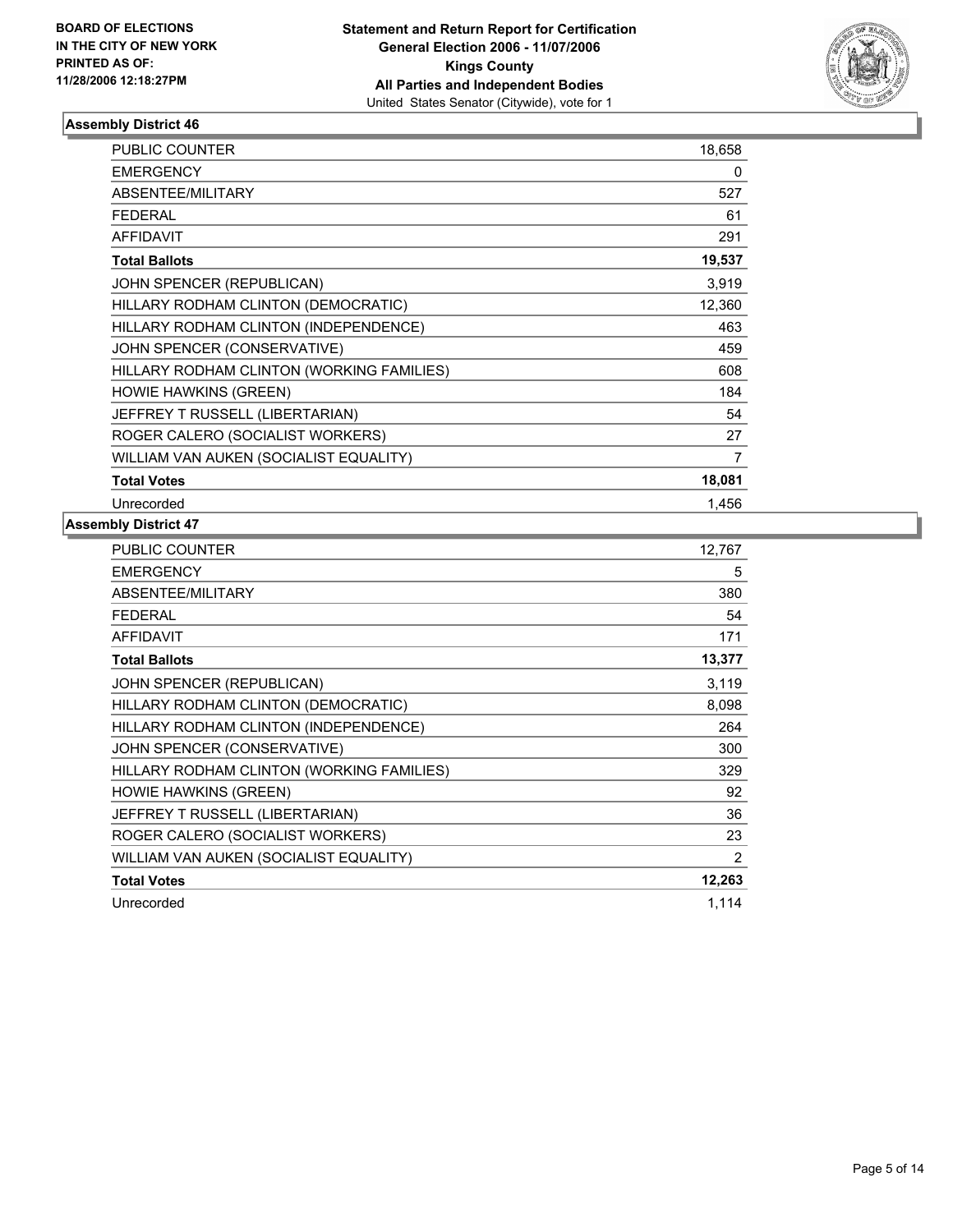

| PUBLIC COUNTER                            | 12,192            |
|-------------------------------------------|-------------------|
| <b>EMERGENCY</b>                          | 67                |
| ABSENTEE/MILITARY                         | 274               |
| <b>FEDERAL</b>                            | 156               |
| <b>AFFIDAVIT</b>                          | 108               |
| <b>Total Ballots</b>                      | 12,797            |
| JOHN SPENCER (REPUBLICAN)                 | 5,111             |
| HILLARY RODHAM CLINTON (DEMOCRATIC)       | 5,400             |
| HILLARY RODHAM CLINTON (INDEPENDENCE)     | 229               |
| JOHN SPENCER (CONSERVATIVE)               | 600               |
| HILLARY RODHAM CLINTON (WORKING FAMILIES) | 249               |
| <b>HOWIE HAWKINS (GREEN)</b>              | 87                |
| JEFFREY T RUSSELL (LIBERTARIAN)           | 38                |
| ROGER CALERO (SOCIALIST WORKERS)          | 19                |
| WILLIAM VAN AUKEN (SOCIALIST EQUALITY)    | $12 \overline{ }$ |
| <b>Total Votes</b>                        | 11,745            |
| Unrecorded                                | 1,052             |

| PUBLIC COUNTER                            | 11,511 |
|-------------------------------------------|--------|
| <b>EMERGENCY</b>                          | 0      |
| ABSENTEE/MILITARY                         | 267    |
| <b>FEDERAL</b>                            | 58     |
| <b>AFFIDAVIT</b>                          | 136    |
| <b>Total Ballots</b>                      | 11,972 |
| JOHN SPENCER (REPUBLICAN)                 | 3,462  |
| HILLARY RODHAM CLINTON (DEMOCRATIC)       | 6,515  |
| HILLARY RODHAM CLINTON (INDEPENDENCE)     | 227    |
| JOHN SPENCER (CONSERVATIVE)               | 412    |
| HILLARY RODHAM CLINTON (WORKING FAMILIES) | 298    |
| <b>HOWIE HAWKINS (GREEN)</b>              | 59     |
| JEFFREY T RUSSELL (LIBERTARIAN)           | 39     |
| ROGER CALERO (SOCIALIST WORKERS)          | 22     |
| WILLIAM VAN AUKEN (SOCIALIST EQUALITY)    | 3      |
| HARRY GRUEN (WRITE-IN)                    | 1      |
| <b>Total Votes</b>                        | 11,038 |
| Unrecorded                                | 934    |
|                                           |        |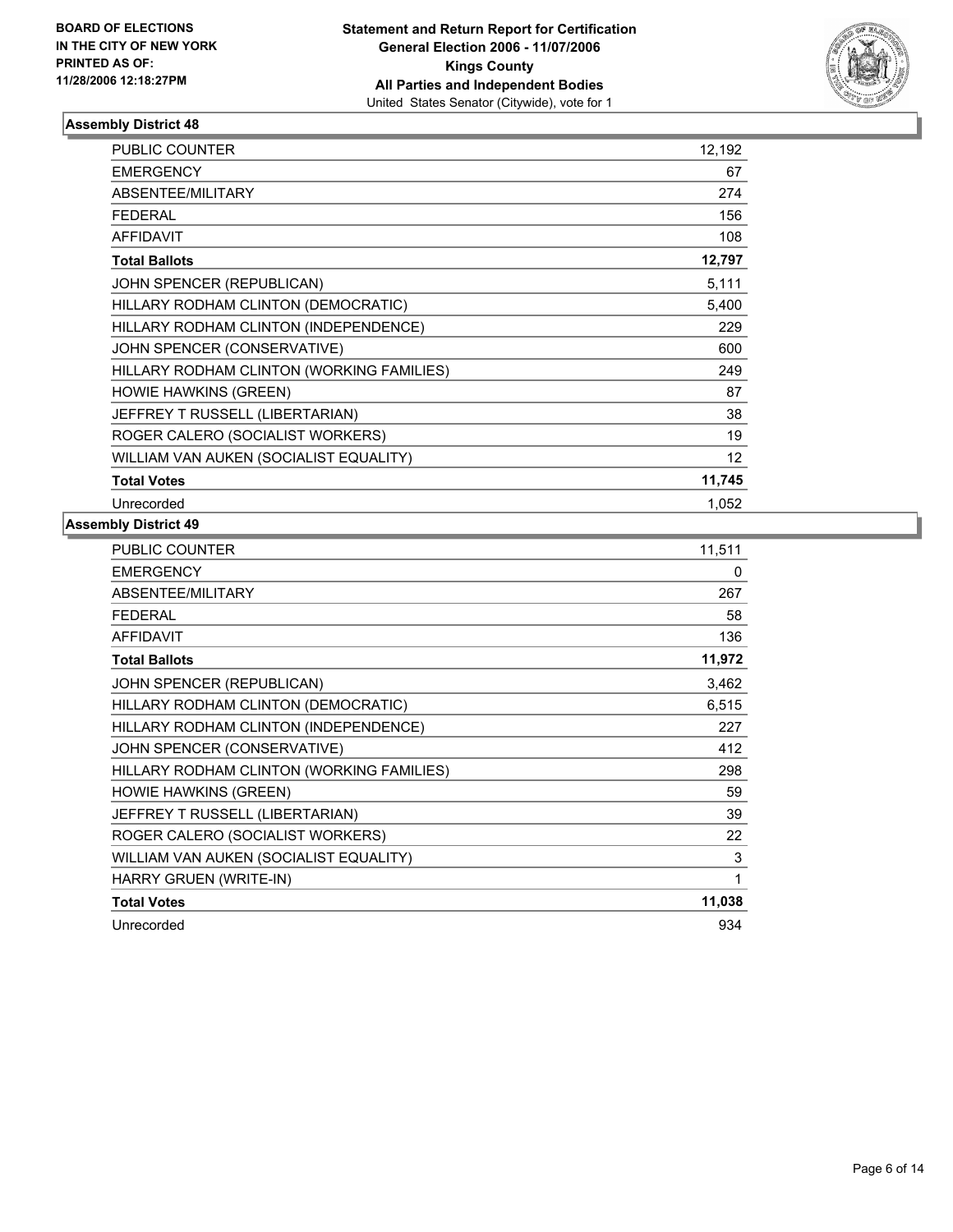

| <b>PUBLIC COUNTER</b>                     | 14,709 |
|-------------------------------------------|--------|
| <b>EMERGENCY</b>                          | 317    |
| ABSENTEE/MILITARY                         | 247    |
| <b>FEDERAL</b>                            | 59     |
| <b>AFFIDAVIT</b>                          | 596    |
| <b>Total Ballots</b>                      | 15,928 |
| JOHN SPENCER (REPUBLICAN)                 | 1,792  |
| HILLARY RODHAM CLINTON (DEMOCRATIC)       | 10,526 |
| HILLARY RODHAM CLINTON (INDEPENDENCE)     | 422    |
| JOHN SPENCER (CONSERVATIVE)               | 181    |
| HILLARY RODHAM CLINTON (WORKING FAMILIES) | 1,487  |
| <b>HOWIE HAWKINS (GREEN)</b>              | 554    |
| JEFFREY T RUSSELL (LIBERTARIAN)           | 81     |
| ROGER CALERO (SOCIALIST WORKERS)          | 66     |
| WILLIAM VAN AUKEN (SOCIALIST EQUALITY)    | 12     |
| JOEY GREEN (WRITE-IN)                     | 1      |
| JONATHAN TASINI (WRITE-IN)                | 1      |
| LAUREN N. RODRIGUEZ (WRITE-IN)            | 1      |
| <b>Total Votes</b>                        | 15,124 |
| Unrecorded                                | 804    |

| PUBLIC COUNTER                            | 10,691         |
|-------------------------------------------|----------------|
| <b>EMERGENCY</b>                          | 109            |
| ABSENTEE/MILITARY                         | 143            |
| <b>FEDERAL</b>                            | 49             |
| <b>AFFIDAVIT</b>                          | 248            |
| <b>Total Ballots</b>                      | 11,240         |
| JOHN SPENCER (REPUBLICAN)                 | 1,222          |
| HILLARY RODHAM CLINTON (DEMOCRATIC)       | 7,875          |
| HILLARY RODHAM CLINTON (INDEPENDENCE)     | 323            |
| JOHN SPENCER (CONSERVATIVE)               | 162            |
| HILLARY RODHAM CLINTON (WORKING FAMILIES) | 788            |
| <b>HOWIE HAWKINS (GREEN)</b>              | 214            |
| JEFFREY T RUSSELL (LIBERTARIAN)           | 36             |
| ROGER CALERO (SOCIALIST WORKERS)          | 31             |
| WILLIAM VAN AUKEN (SOCIALIST EQUALITY)    | $\overline{7}$ |
| JONATHAN TASINI (WRITE-IN)                | 2              |
| <b>Total Votes</b>                        | 10,660         |
| Unrecorded                                | 580            |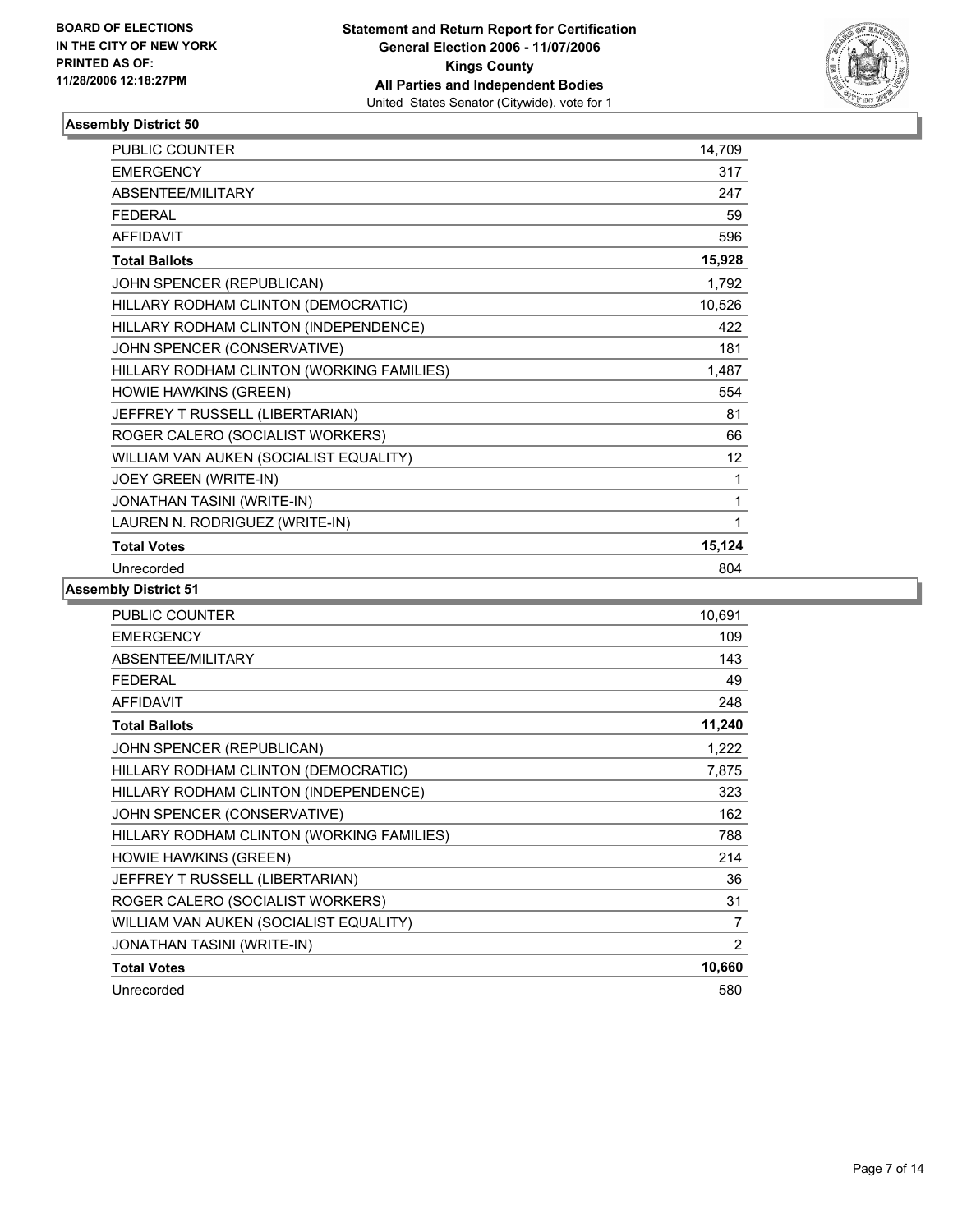

| PUBLIC COUNTER                            | 34,210 |
|-------------------------------------------|--------|
| <b>EMERGENCY</b>                          | 22     |
| ABSENTEE/MILITARY                         | 889    |
| <b>FEDERAL</b>                            | 404    |
| <b>AFFIDAVIT</b>                          | 1,159  |
| <b>Total Ballots</b>                      | 36,684 |
| JOHN SPENCER (REPUBLICAN)                 | 2,187  |
| HILLARY RODHAM CLINTON (DEMOCRATIC)       | 23,551 |
| HILLARY RODHAM CLINTON (INDEPENDENCE)     | 940    |
| JOHN SPENCER (CONSERVATIVE)               | 311    |
| HILLARY RODHAM CLINTON (WORKING FAMILIES) | 6,603  |
| HOWIE HAWKINS (GREEN)                     | 1,541  |
| JEFFREY T RUSSELL (LIBERTARIAN)           | 234    |
| ROGER CALERO (SOCIALIST WORKERS)          | 148    |
| WILLIAM VAN AUKEN (SOCIALIST EQUALITY)    | 33     |
| ERIC W. MCLURE (WRITE-IN)                 | 1      |
| JENNIFER PASANEN (WRITE-IN)               | 1      |
| JOEL BOCKRATH (WRITE-IN)                  | 1      |
| <b>JONATHAN TASINI (WRITE-IN)</b>         | 11     |
| JOSEPH RAPPAPORT (WRITE-IN)               | 1      |
| KIRK A. PARKS (WRITE-IN)                  | 1      |
| MARYLYN MUSGRAVI (WRITE-IN)               | 1      |
| ROBERT KENNEDY (WRITE-IN)                 | 1      |
| THEO ANKER (WRITE-IN)                     | 1      |
| <b>Total Votes</b>                        | 35,567 |
| Unrecorded                                | 1,117  |

| <b>PUBLIC COUNTER</b>                     | 15,410 |
|-------------------------------------------|--------|
| <b>EMERGENCY</b>                          | 68     |
| ABSENTEE/MILITARY                         | 158    |
| <b>FEDERAL</b>                            | 34     |
| <b>AFFIDAVIT</b>                          | 453    |
| <b>Total Ballots</b>                      | 16,123 |
| JOHN SPENCER (REPUBLICAN)                 | 688    |
| HILLARY RODHAM CLINTON (DEMOCRATIC)       | 12,745 |
| HILLARY RODHAM CLINTON (INDEPENDENCE)     | 485    |
| JOHN SPENCER (CONSERVATIVE)               | 115    |
| HILLARY RODHAM CLINTON (WORKING FAMILIES) | 827    |
| <b>HOWIE HAWKINS (GREEN)</b>              | 346    |
| JEFFREY T RUSSELL (LIBERTARIAN)           | 42     |
| ROGER CALERO (SOCIALIST WORKERS)          | 38     |
| WILLIAM VAN AUKEN (SOCIALIST EQUALITY)    | 13     |
| <b>Total Votes</b>                        | 15,299 |
| Unrecorded                                | 824    |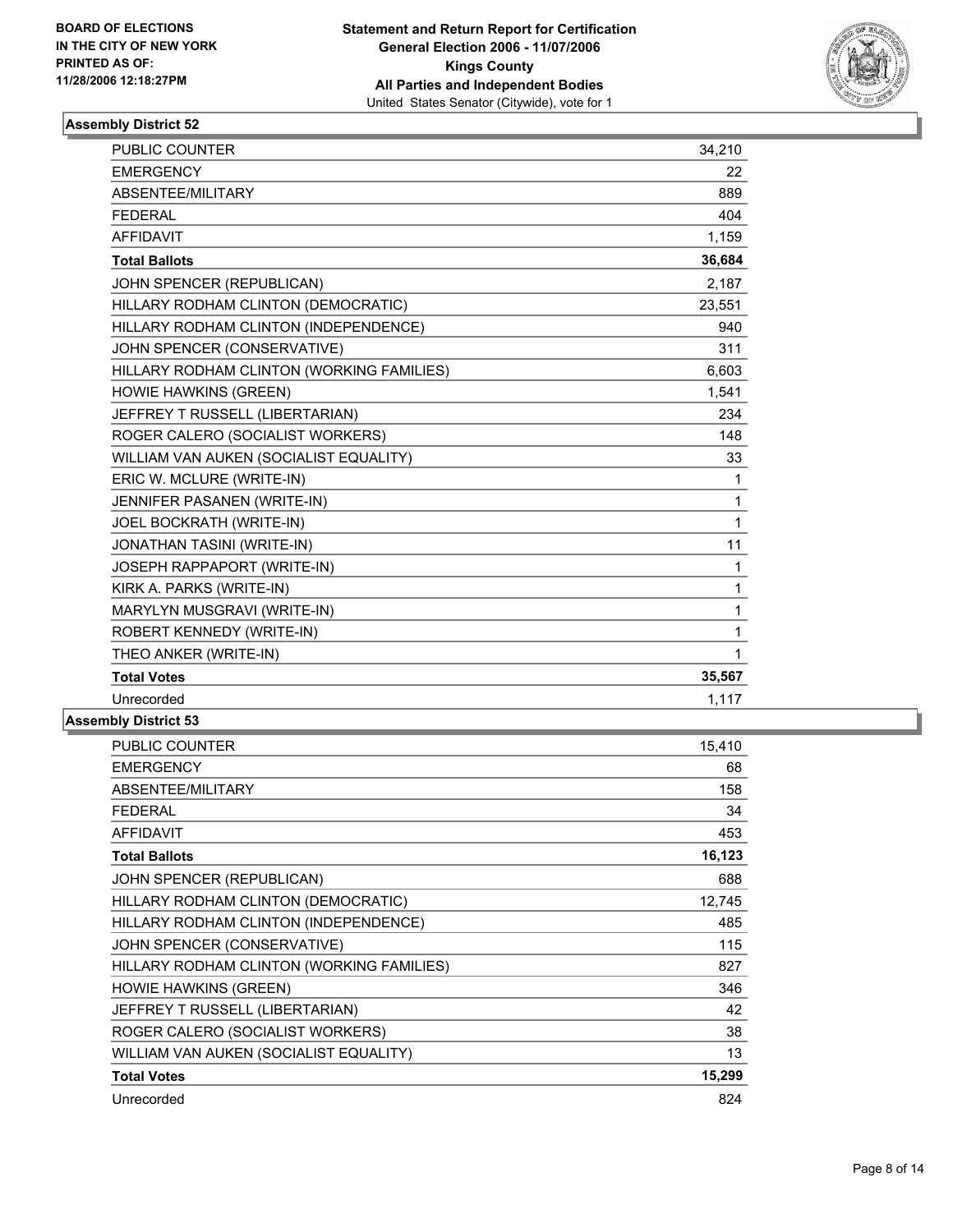

| PUBLIC COUNTER                            | 11,737 |
|-------------------------------------------|--------|
| <b>EMERGENCY</b>                          | 126    |
| <b>ABSENTEE/MILITARY</b>                  | 84     |
| <b>FEDERAL</b>                            | 15     |
| <b>AFFIDAVIT</b>                          | 281    |
| <b>Total Ballots</b>                      | 12,243 |
| JOHN SPENCER (REPUBLICAN)                 | 398    |
| HILLARY RODHAM CLINTON (DEMOCRATIC)       | 10,204 |
| HILLARY RODHAM CLINTON (INDEPENDENCE)     | 384    |
| JOHN SPENCER (CONSERVATIVE)               | 94     |
| HILLARY RODHAM CLINTON (WORKING FAMILIES) | 531    |
| <b>HOWIE HAWKINS (GREEN)</b>              | 44     |
| JEFFREY T RUSSELL (LIBERTARIAN)           | 9      |
| ROGER CALERO (SOCIALIST WORKERS)          | 22     |
| WILLIAM VAN AUKEN (SOCIALIST EQUALITY)    | 7      |
| <b>Total Votes</b>                        | 11,693 |
| Unrecorded                                | 550    |

| <b>PUBLIC COUNTER</b>                     | 14,766         |
|-------------------------------------------|----------------|
| <b>EMERGENCY</b>                          | 20             |
| ABSENTEE/MILITARY                         | 152            |
| <b>FEDERAL</b>                            | 13             |
| <b>AFFIDAVIT</b>                          | 286            |
| <b>Total Ballots</b>                      | 15,237         |
| JOHN SPENCER (REPUBLICAN)                 | 317            |
| HILLARY RODHAM CLINTON (DEMOCRATIC)       | 12,939         |
| HILLARY RODHAM CLINTON (INDEPENDENCE)     | 530            |
| JOHN SPENCER (CONSERVATIVE)               | 92             |
| HILLARY RODHAM CLINTON (WORKING FAMILIES) | 717            |
| <b>HOWIE HAWKINS (GREEN)</b>              | 32             |
| JEFFREY T RUSSELL (LIBERTARIAN)           | 13             |
| ROGER CALERO (SOCIALIST WORKERS)          | 17             |
| WILLIAM VAN AUKEN (SOCIALIST EQUALITY)    | $\overline{7}$ |
| CHARLES BARRON (WRITE-IN)                 | 1              |
| YOLANDA DICKERSON (WRITE-IN)              |                |
| <b>Total Votes</b>                        | 14,666         |
| Unrecorded                                | 571            |
|                                           |                |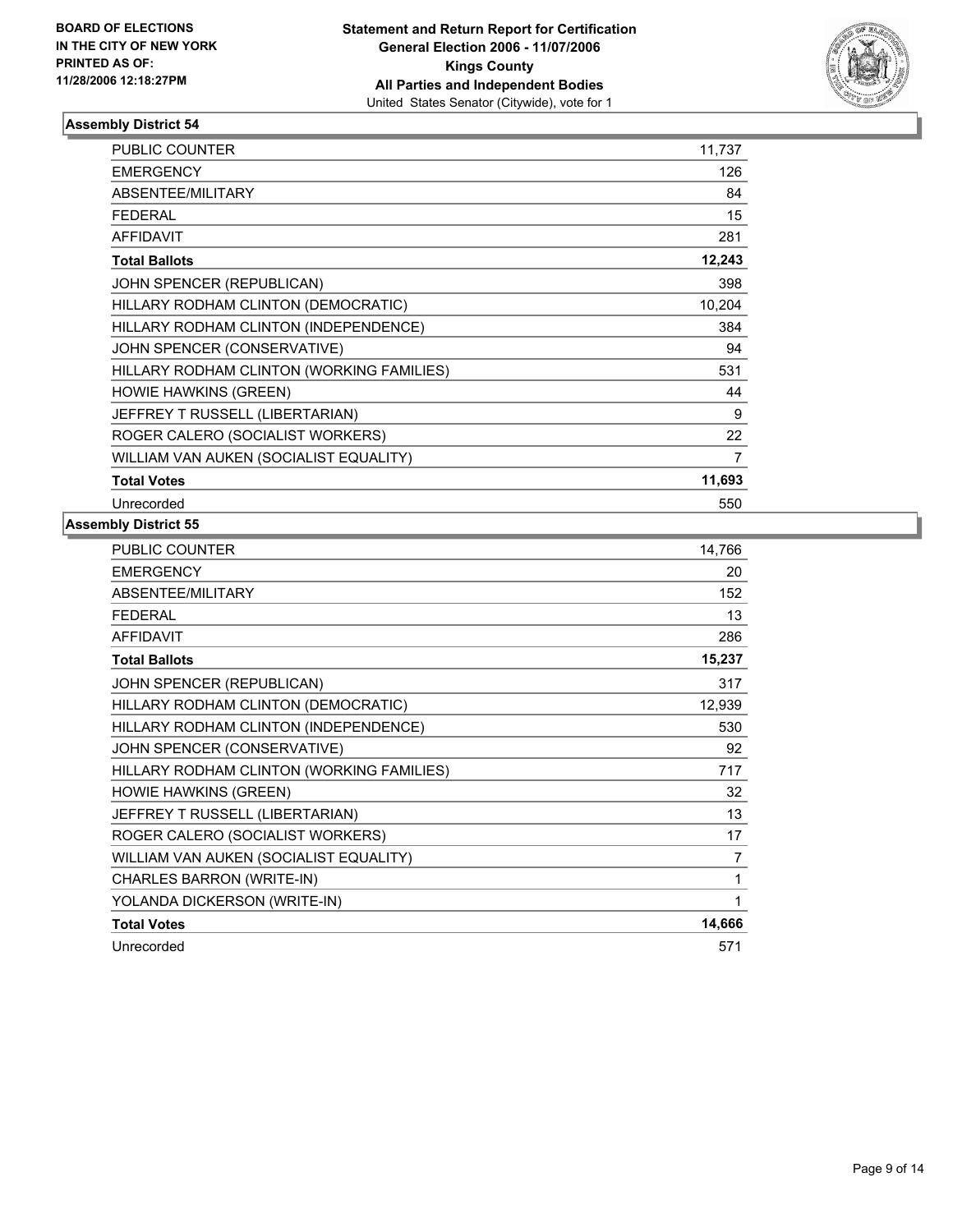

| PUBLIC COUNTER                            | 16,670         |
|-------------------------------------------|----------------|
| <b>EMERGENCY</b>                          | 121            |
| ABSENTEE/MILITARY                         | 217            |
| <b>FEDERAL</b>                            | 12             |
| <b>AFFIDAVIT</b>                          | 436            |
| <b>Total Ballots</b>                      | 17,456         |
| JOHN SPENCER (REPUBLICAN)                 | 325            |
| HILLARY RODHAM CLINTON (DEMOCRATIC)       | 14,805         |
| HILLARY RODHAM CLINTON (INDEPENDENCE)     | 519            |
| JOHN SPENCER (CONSERVATIVE)               | 81             |
| HILLARY RODHAM CLINTON (WORKING FAMILIES) | 900            |
| HOWIE HAWKINS (GREEN)                     | 99             |
| JEFFREY T RUSSELL (LIBERTARIAN)           | 17             |
| ROGER CALERO (SOCIALIST WORKERS)          | 42             |
| WILLIAM VAN AUKEN (SOCIALIST EQUALITY)    | 4              |
| CHARLES BARRON (WRITE-IN)                 | 1              |
| JONATHAN TASINI (WRITE-IN)                | $\overline{2}$ |
| QEEN MOTHER MOUR (WRITE-IN)               | 1              |
| <b>Total Votes</b>                        | 16,796         |
| Unrecorded                                | 660            |

| <b>PUBLIC COUNTER</b>                     | 23,380 |
|-------------------------------------------|--------|
| <b>EMERGENCY</b>                          | 67     |
| ABSENTEE/MILITARY                         | 401    |
| <b>FEDERAL</b>                            | 86     |
| <b>AFFIDAVIT</b>                          | 715    |
| <b>Total Ballots</b>                      | 24,649 |
| JOHN SPENCER (REPUBLICAN)                 | 467    |
| HILLARY RODHAM CLINTON (DEMOCRATIC)       | 18,494 |
| HILLARY RODHAM CLINTON (INDEPENDENCE)     | 795    |
| JOHN SPENCER (CONSERVATIVE)               | 120    |
| HILLARY RODHAM CLINTON (WORKING FAMILIES) | 3,106  |
| <b>HOWIE HAWKINS (GREEN)</b>              | 624    |
| JEFFREY T RUSSELL (LIBERTARIAN)           | 81     |
| ROGER CALERO (SOCIALIST WORKERS)          | 92     |
| WILLIAM VAN AUKEN (SOCIALIST EQUALITY)    | 18     |
| CHARLES BARRON (WRITE-IN)                 | 4      |
| JONATHAN TASINI (WRITE-IN)                | 4      |
| REV. CLINTON MILLER (WRITE-IN)            |        |
| <b>Total Votes</b>                        | 23,806 |
| Unrecorded                                | 843    |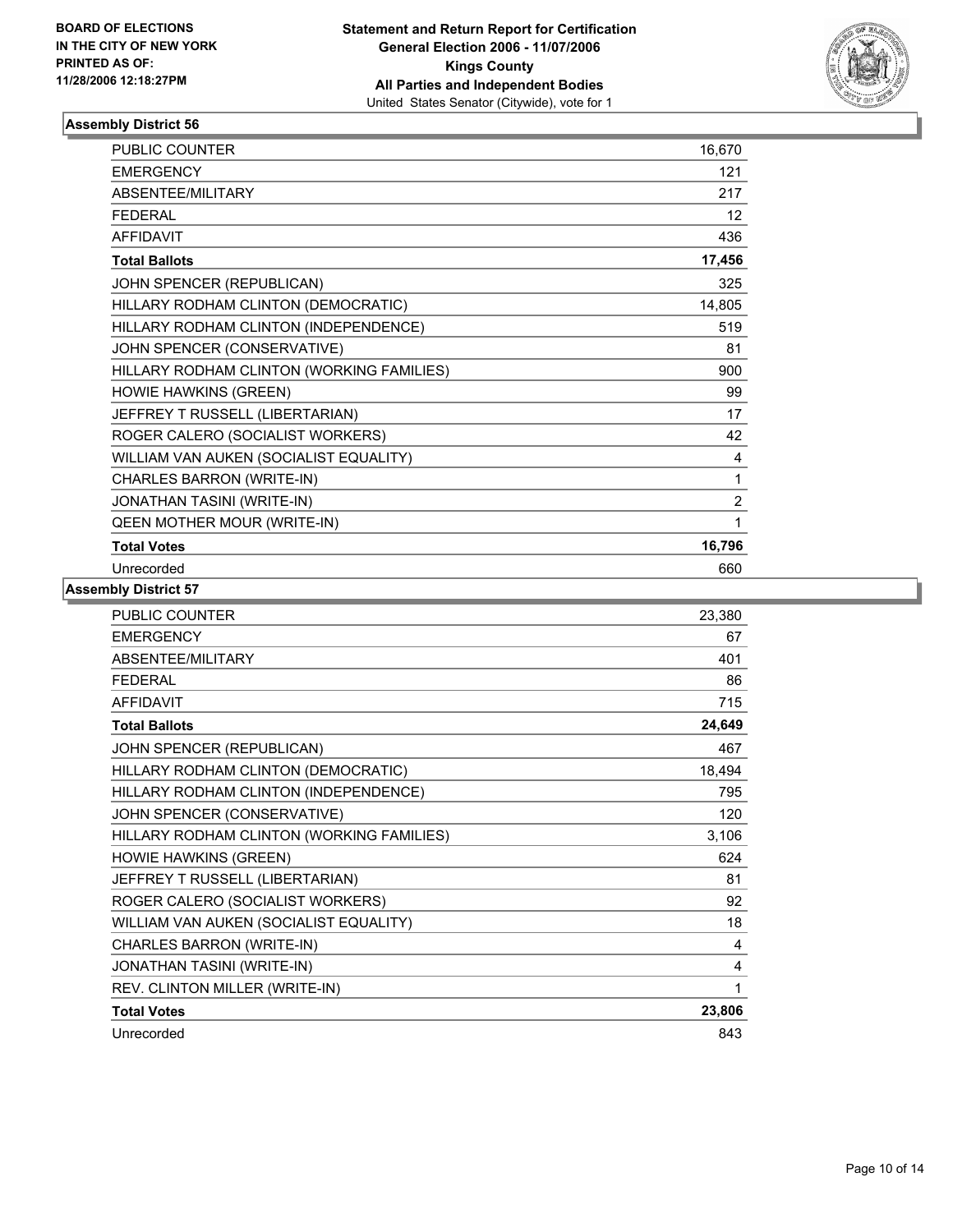

| PUBLIC COUNTER                            | 18,903 |
|-------------------------------------------|--------|
| <b>EMERGENCY</b>                          | 63     |
| <b>ABSENTEE/MILITARY</b>                  | 326    |
| <b>FEDERAL</b>                            | 35     |
| <b>AFFIDAVIT</b>                          | 293    |
| <b>Total Ballots</b>                      | 19,620 |
| JOHN SPENCER (REPUBLICAN)                 | 500    |
| HILLARY RODHAM CLINTON (DEMOCRATIC)       | 16,880 |
| HILLARY RODHAM CLINTON (INDEPENDENCE)     | 517    |
| JOHN SPENCER (CONSERVATIVE)               | 120    |
| HILLARY RODHAM CLINTON (WORKING FAMILIES) | 922    |
| <b>HOWIE HAWKINS (GREEN)</b>              | 37     |
| JEFFREY T RUSSELL (LIBERTARIAN)           | 10     |
| ROGER CALERO (SOCIALIST WORKERS)          | 10     |
| WILLIAM VAN AUKEN (SOCIALIST EQUALITY)    | 2      |
| <b>Total Votes</b>                        | 18,998 |
| Unrecorded                                | 622    |

| PUBLIC COUNTER                            | 19,385         |
|-------------------------------------------|----------------|
| <b>EMERGENCY</b>                          | 63             |
| ABSENTEE/MILITARY                         | 286            |
| <b>FEDERAL</b>                            | 57             |
| <b>AFFIDAVIT</b>                          | 307            |
| <b>Total Ballots</b>                      | 20,098         |
| JOHN SPENCER (REPUBLICAN)                 | 3,454          |
| HILLARY RODHAM CLINTON (DEMOCRATIC)       | 13,725         |
| HILLARY RODHAM CLINTON (INDEPENDENCE)     | 413            |
| JOHN SPENCER (CONSERVATIVE)               | 535            |
| HILLARY RODHAM CLINTON (WORKING FAMILIES) | 651            |
| <b>HOWIE HAWKINS (GREEN)</b>              | 83             |
| JEFFREY T RUSSELL (LIBERTARIAN)           | 49             |
| ROGER CALERO (SOCIALIST WORKERS)          | 17             |
| WILLIAM VAN AUKEN (SOCIALIST EQUALITY)    | $\overline{2}$ |
| <b>Total Votes</b>                        | 18,929         |
| Unrecorded                                | 1,169          |
|                                           |                |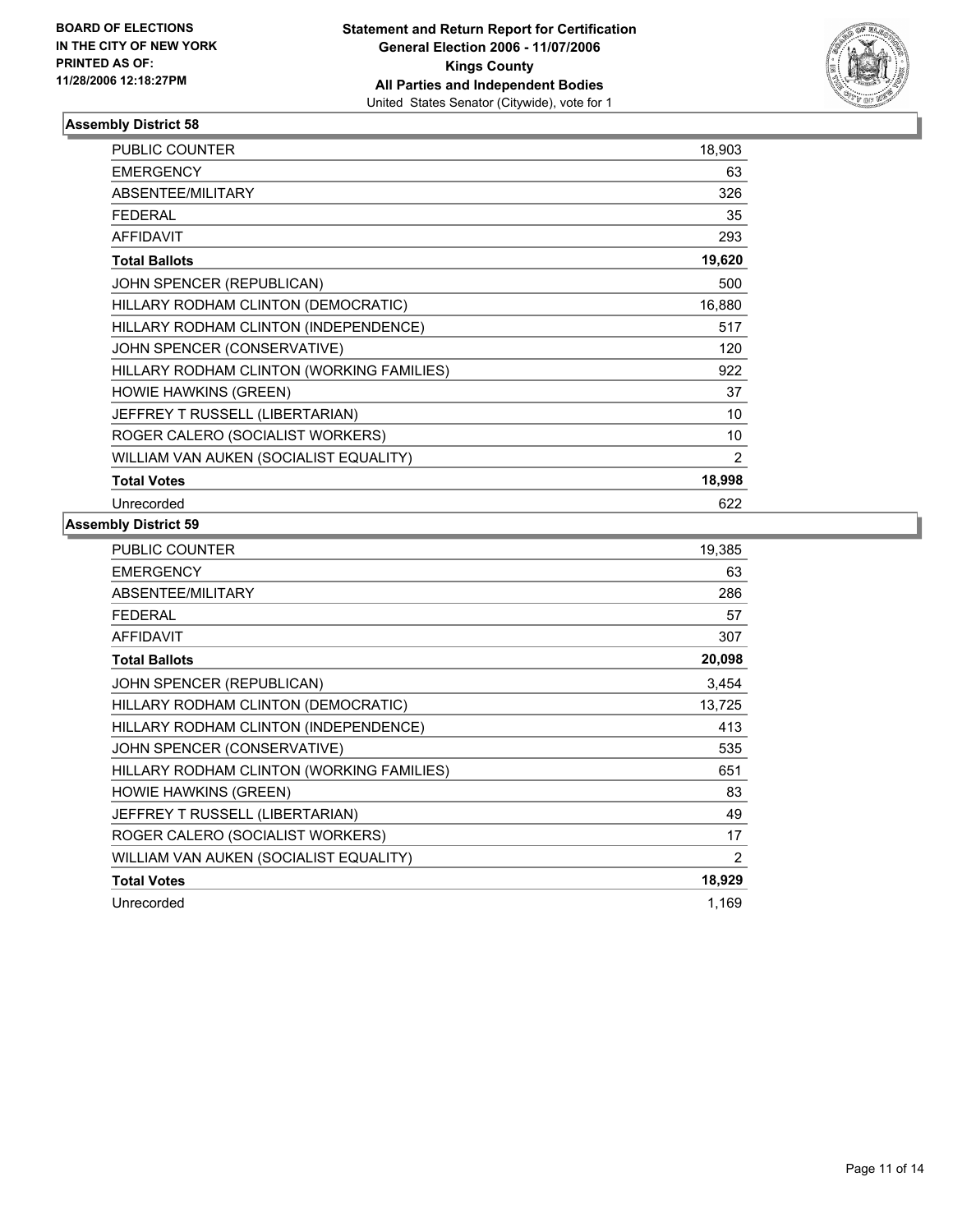

| <b>PUBLIC COUNTER</b>                     | 8,673 |
|-------------------------------------------|-------|
| <b>EMERGENCY</b>                          | 34    |
| ABSENTEE/MILITARY                         | 214   |
| <b>FEDERAL</b>                            | 35    |
| <b>AFFIDAVIT</b>                          | 149   |
| <b>Total Ballots</b>                      | 9,105 |
| JOHN SPENCER (REPUBLICAN)                 | 2,530 |
| HILLARY RODHAM CLINTON (DEMOCRATIC)       | 4,747 |
| HILLARY RODHAM CLINTON (INDEPENDENCE)     | 204   |
| JOHN SPENCER (CONSERVATIVE)               | 503   |
| HILLARY RODHAM CLINTON (WORKING FAMILIES) | 286   |
| <b>HOWIE HAWKINS (GREEN)</b>              | 142   |
| JEFFREY T RUSSELL (LIBERTARIAN)           | 49    |
| ROGER CALERO (SOCIALIST WORKERS)          | 20    |
| WILLIAM VAN AUKEN (SOCIALIST EQUALITY)    | 7     |
| <b>Total Votes</b>                        | 8,488 |
| Unrecorded                                | 617   |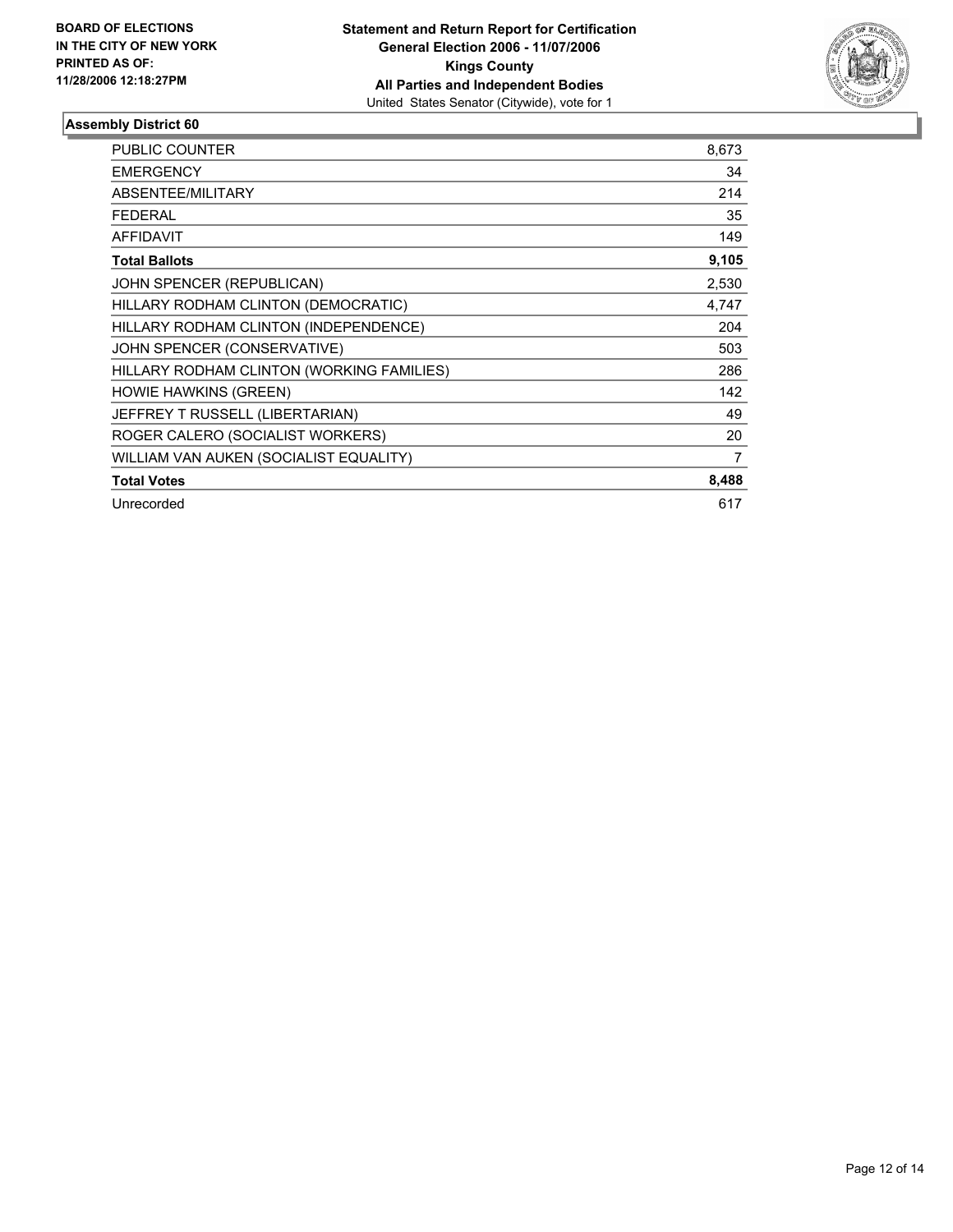

# **Total for United States Senator (Citywide) - Kings County**

| Unrecorded                                                               | 17,951          |
|--------------------------------------------------------------------------|-----------------|
| <b>Total Votes</b>                                                       | 350,561         |
| YOLANDA DICKERSON (WRITE-IN)                                             | 1               |
| WILLIAM ZITZELSBERGER (WRITE-IN)                                         | 1               |
| WILLIAM J CLINTON (WRITE-IN)                                             | 1               |
| THOMAS WEISS (WRITE-IN)                                                  | 1               |
| THEO ANKER (WRITE-IN)                                                    | 1               |
| ROBERT KENNEDY (WRITE-IN)                                                | 1               |
| REV. CLINTON MILLER (WRITE-IN)                                           | 1               |
| QEEN MOTHER MOUR (WRITE-IN)                                              | 1               |
| OLLIE MCLEAN (WRITE-IN)                                                  | 1<br>1          |
| MARYLYN MUSGRAVI (WRITE-IN)                                              |                 |
| LAUREN N. RODRIGUEZ (WRITE-IN)                                           | 1               |
| KURE VONNEGUL (WRITE-IN)                                                 | 1               |
| KIRK A. PARKS (WRITE-IN)                                                 | 1               |
| JOSEPH RAPPAPORT (WRITE-IN)                                              | 1               |
| JOEY GREEN (WRITE-IN)<br>JONATHAN TASINI (WRITE-IN)                      | 24              |
| JOEL BOCKRATH (WRITE-IN)                                                 | 1<br>1          |
| JENNIFER PASANEN (WRITE-IN)                                              | 1               |
| HOLLY TANAR (WRITE-IN)                                                   | 1               |
| HARRY GRUEN (WRITE-IN)                                                   | 1               |
| ERIC W. MCLURE (WRITE-IN)                                                | 1               |
| DAVID YASKY (WRITE-IN)                                                   |                 |
| DANIELLE MORGAN FENG (WRITE-IN)                                          | 1               |
|                                                                          | 1<br>1          |
| DANIEL PATRICK MOYNHAN (WRITE-IN)                                        |                 |
| BERNARD HAVERN (WRITE-IN)<br>CHARLES BARRON (WRITE-IN)                   | 8               |
|                                                                          | 1               |
| ALLEN S POPPE (WRITE-IN)                                                 | 1               |
| WILLIAM VAN AUKEN (SOCIALIST EQUALITY)                                   | 193             |
| ROGER CALERO (SOCIALIST WORKERS)                                         | 780             |
| JEFFREY T RUSSELL (LIBERTARIAN)                                          | 1,035           |
| HOWIE HAWKINS (GREEN)                                                    | 5,576           |
| JOHN SPENCER (CONSERVATIVE)<br>HILLARY RODHAM CLINTON (WORKING FAMILIES) | 5,871<br>25,231 |
| HILLARY RODHAM CLINTON (INDEPENDENCE)                                    | 9,341           |
| HILLARY RODHAM CLINTON (DEMOCRATIC)                                      | 260,053         |
| JOHN SPENCER (REPUBLICAN)                                                | 42,424          |
| <b>Total Ballots</b>                                                     | 368,512         |
| <b>AFFIDAVIT</b>                                                         | 7,438           |
| <b>FEDERAL</b>                                                           | 1,576           |
| ABSENTEE/MILITARY                                                        | 6,496           |
| <b>EMERGENCY</b>                                                         | 1,799           |
| PUBLIC COUNTER                                                           | 351,203         |
|                                                                          |                 |